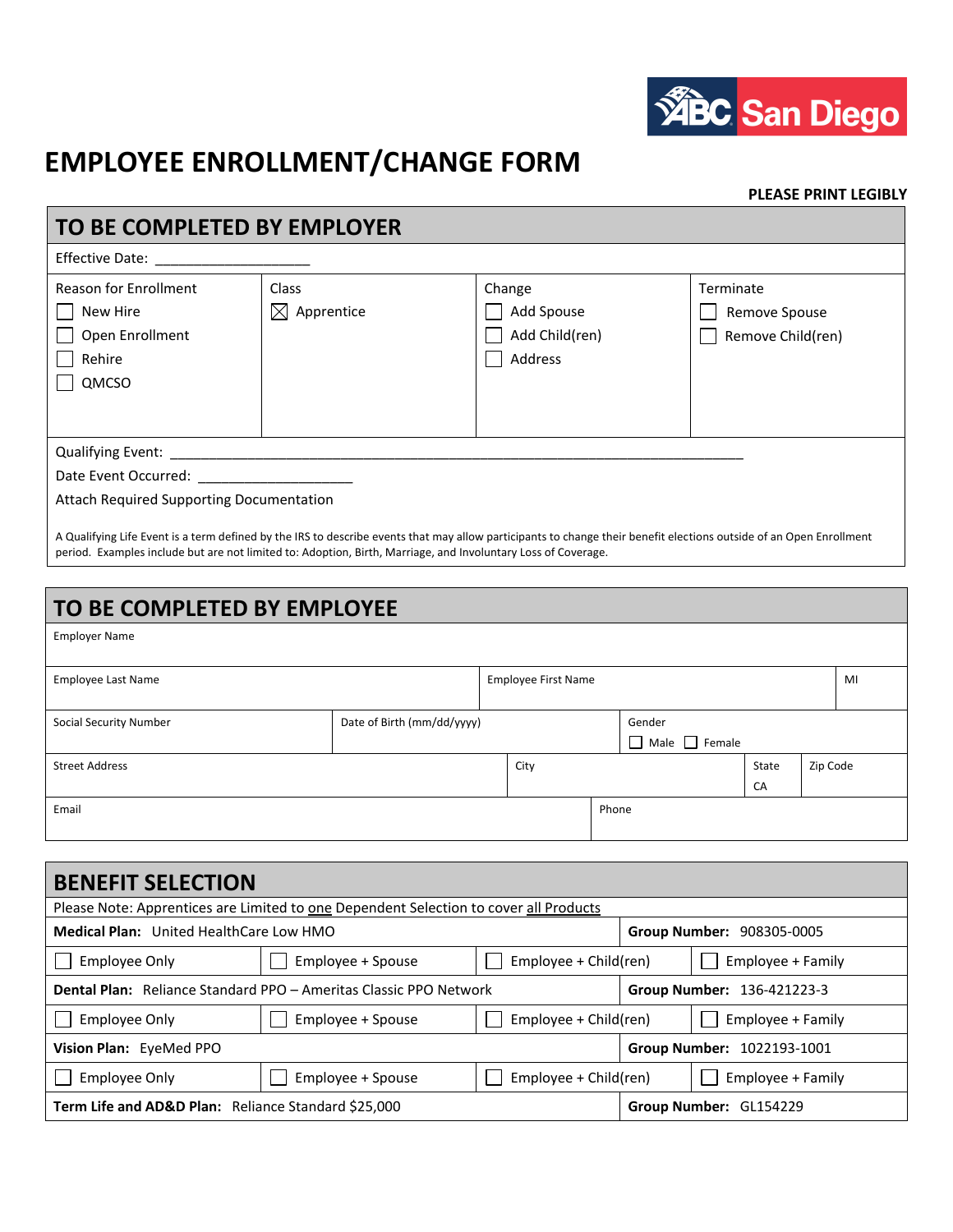| <b>EMPLOYEE AND DEPENDENT INFORMATION</b>                                              |                                   |           |                                               |                     |                                                |                                                  |                                                  |
|----------------------------------------------------------------------------------------|-----------------------------------|-----------|-----------------------------------------------|---------------------|------------------------------------------------|--------------------------------------------------|--------------------------------------------------|
| List yourself and family members to be covered - attach additional sheets if necessary |                                   |           |                                               |                     |                                                |                                                  |                                                  |
| Self                                                                                   | Primary Care Physician (PCP) Name |           |                                               | PCP Provider Number |                                                | <b>Existing Patient?</b><br>$\Box$ Yes $\Box$ No |                                                  |
| <b>Spouse/Domestic</b><br>Partner                                                      | Male<br>Female                    | Last Name |                                               |                     | <b>First Name</b>                              | MI                                               |                                                  |
| Social Security Number                                                                 |                                   |           | Date of Birth (mm/dd/yyyy)                    |                     | Address, if different from employee's address  |                                                  |                                                  |
| Primary Care Physician (PCP) Name                                                      |                                   |           | PCP Provider Number                           |                     | <b>Existing Patient?</b><br>П<br>Yes $\Box$ No |                                                  |                                                  |
| Child 1                                                                                | Male<br>Female                    | Last Name |                                               |                     | <b>First Name</b>                              |                                                  | MI                                               |
| <b>Social Security Number</b><br>Date of Birth (mm/dd/yyyy)                            |                                   |           | Address, if different from employee's address |                     |                                                |                                                  |                                                  |
| Primary Care Physician (PCP) Name                                                      |                                   |           |                                               | PCP Provider Number |                                                | <b>Existing Patient?</b><br>$\Box$ Yes $\Box$ No |                                                  |
| Child 2                                                                                | Male<br>Female                    | Last Name |                                               |                     | <b>First Name</b>                              |                                                  | MI                                               |
| <b>Social Security Number</b><br>Date of Birth (mm/dd/yyyy)                            |                                   |           | Address, if different from employee's address |                     |                                                |                                                  |                                                  |
| Primary Care Physician (PCP) Name                                                      |                                   |           | PCP Provider Number                           |                     | <b>Existing Patient?</b><br>П<br>Yes $\Box$ No |                                                  |                                                  |
| Child 3                                                                                | Male<br>Female                    | Last Name |                                               |                     | <b>First Name</b>                              |                                                  | MI                                               |
| <b>Social Security Number</b><br>Date of Birth (mm/dd/yyyy)                            |                                   |           | Address, if different from employee's address |                     |                                                |                                                  |                                                  |
| Primary Care Physician (PCP) Name                                                      |                                   |           |                                               | PCP Provider Number |                                                |                                                  | <b>Existing Patient?</b><br>$\Box$ Yes $\Box$ No |

| LIFE INSURANCE BENEFICIARY INFORMATION                           |                   |  |                        |                        |            |  |  |
|------------------------------------------------------------------|-------------------|--|------------------------|------------------------|------------|--|--|
| (% Must Equal 100%)<br><b>Primary Beneficiary Designation</b>    |                   |  |                        |                        |            |  |  |
| Last Name                                                        | <b>First Name</b> |  | MI                     | Relationship           | Percentage |  |  |
|                                                                  |                   |  |                        |                        |            |  |  |
| Address                                                          |                   |  | Social Security Number |                        |            |  |  |
| Last Name                                                        | <b>First Name</b> |  | MI                     | Relationship           | Percentage |  |  |
|                                                                  |                   |  |                        |                        |            |  |  |
| Address                                                          |                   |  |                        | Social Security Number |            |  |  |
| <b>Contingent Beneficiary Designation</b><br>(% Must Equal 100%) |                   |  |                        |                        |            |  |  |
| Last Name                                                        | <b>First Name</b> |  | MI                     | Relationship           | Percentage |  |  |
|                                                                  |                   |  |                        |                        |            |  |  |
| Address                                                          |                   |  | Social Security Number |                        |            |  |  |
| Last Name                                                        | <b>First Name</b> |  | MI                     | Relationship           | Percentage |  |  |
|                                                                  |                   |  |                        |                        |            |  |  |
| Address                                                          |                   |  | Social Security Number |                        |            |  |  |